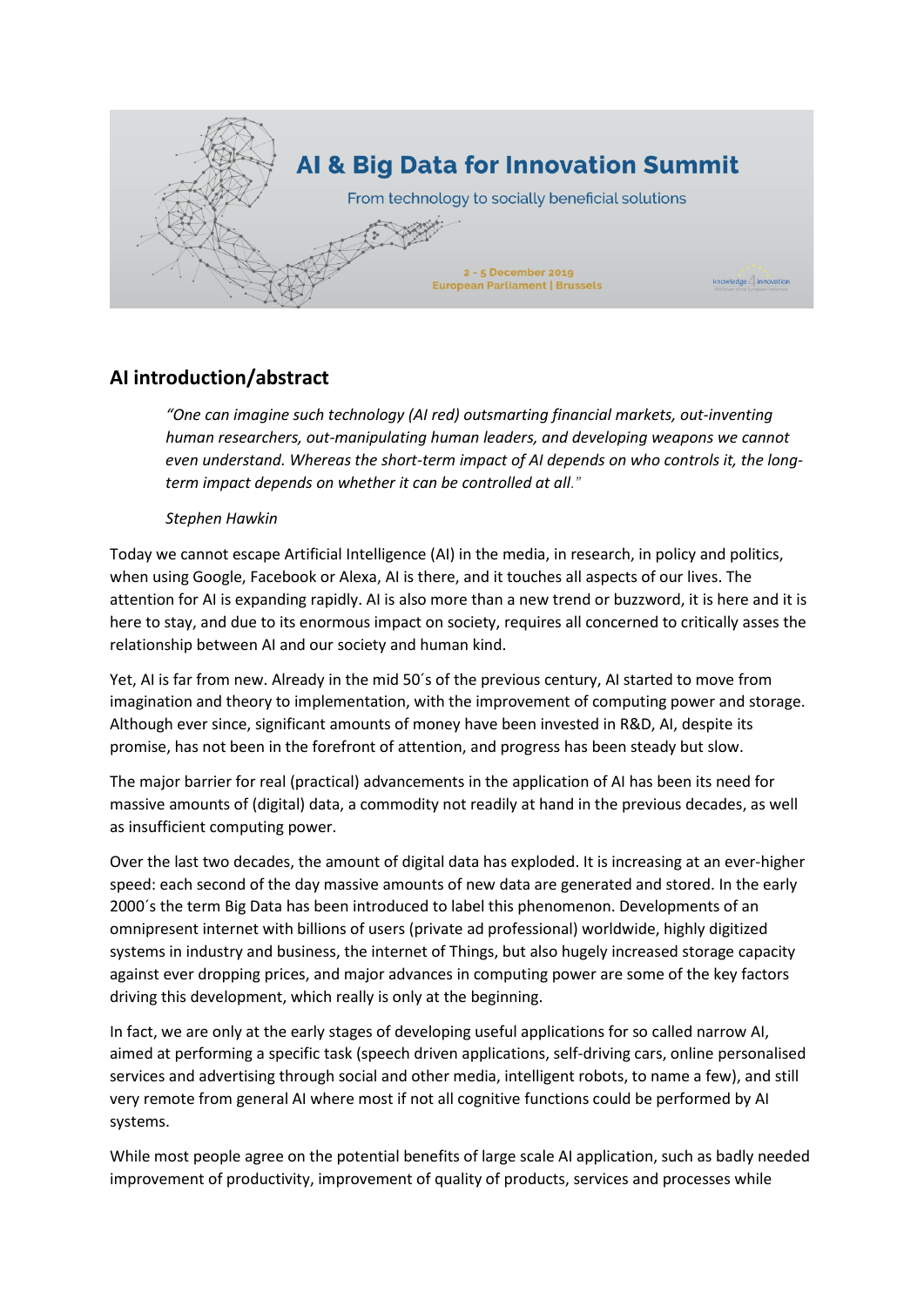reducing cost, improvement and support to everyday tasks and activities, also major concerns are voiced, not only by advocacy groups but also by leading scientists and technologists.

Elon Musk is one of the most outspoken technologists on the risks of AI: *"I think we should be very careful about artificial intelligence. If I were to guess like what our biggest existential threat is, it's probably that. So we need to be very careful with the artificial intelligence. Increasingly scientists think there should be some regulatory oversight maybe at the national and international level, just to make sure that we don't do something very foolish. [With artificial intelligence we are summoning the](https://www.washingtonpost.com/news/innovations/wp/2014/10/24/elon-musk-with-artificial-intelligence-we-are-summoning-the-demon/)  [demon.](https://www.washingtonpost.com/news/innovations/wp/2014/10/24/elon-musk-with-artificial-intelligence-we-are-summoning-the-demon/) In all those stories where there's the guy with the pentagram and the holy water, it's like yeah, he's sure he can control the demon. Didn't work out."*

AI implies a paradigm shift from our traditional human centric perspective on society to a perspective in which AI equals or outperforms our human cognitive functions, which leads to existential concerns. The key questions raised by most focus on the preservation of human values. How can we safeguard our human values while deploying AI, now and in the future?

Other concerns typically deal with concerns on *who* applies AI and big data, and especially *how*. Biased or flawed data and algorithms will produce biased or flawed results, irrespective if this is intended or not. Next to genuine and informed concerns, there are also many myths about AI that blur the discussion.

The understanding of the potential of AI as well as the concerns are global. AI is an important, maybe even key development in the global competitiveness, and the balance between the different geopolitical and economic influence spheres.

As AI developments are still in their infancy, it is timely to discuss all aspects of an AI future, balancing a favourable environment for the advances and contributions and AI can and should make to our society, with the protection of basic human as well as social and economic values.

The new president of the European Commission Ursula Von der Leyen has promised to propose legislation to address the human and ethical implications of AI during her first 100 days in office. The challenge for Von der Leyen, according the European Commission itself, will be *developing legislation that reflects European norms and values while also avoiding overregulation that might hinder innovation and investment*, in other words finding the balance.

Some argue that there are too many unknowns about AI to be able to regulate, *you cannot regulate what you don't know.* While it is correct that there are many impacts and effects that today are entirely unknown, it would be unwise to regulate the technology itself, or not to start regulating; instead a framework that regulates on principles and values, could capture currently known and unknown effects of AI application, as well as providing a needed degree of certainty to those developing and deploying AI, as well as investors in AI.

The High-Level Expert Group on Artificial Intelligence has developed a framework for trustworthy AI n the EU, including

- E[thics Guidelines on Artificial Intelligence:](https://ec.europa.eu/futurium/en/ai-alliance-consultation/guidelines#Top) The Guidelines put forward a [human-centric](https://ec.europa.eu/digital-single-market/en/news/communication-building-trust-human-centric-artificial-intelligence)  [approach on AI](https://ec.europa.eu/digital-single-market/en/news/communication-building-trust-human-centric-artificial-intelligence) and list 7 key requirements that AI systems should meet in order to be trustworthy.
- [Policy and Investment Recommendations:](https://ec.europa.eu/digital-single-market/en/news/policy-and-investment-recommendations-trustworthy-artificial-intelligence) towards sustainability, growth and competitiveness, as well as inclusion – while empowering, benefiting and protecting human beings.